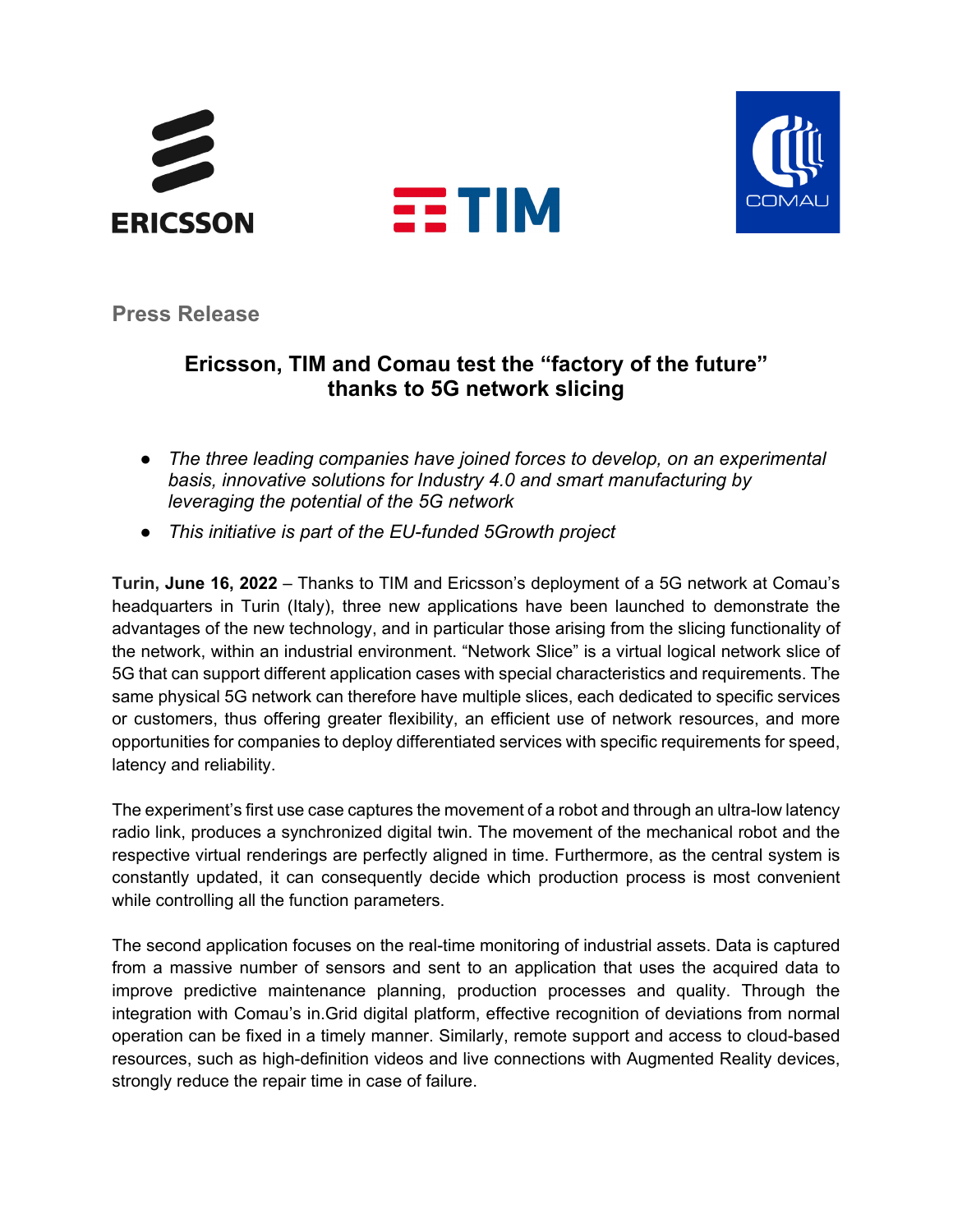



The third use case demonstrates immersive telepresence for an enhanced remote support scenario. Maintenance staff present on site are assisted remotely by an expert in order to resolve problems, taking advantage of both augmented reality (AR) and digital tutorials. Thanks to the high bandwidth capacity of 5G, it is possible for the operator to share what he sees in real time with remote experts, which translates to time and cost reducing benefits.

*"We are proud to be able to support business development through a digital ecosystem that undoubtedly represents huge opportunities to produce innovative solutions,"* says Daniele Franceschini, Head of Innovation at TIM. *"With partners such as Comau and Ericsson, we can guarantee the development of new services and networks that can be configured in real time with a high level of security to create customized business scenarios such as those related to Industry 4.0. Thanks to our skills we will contribute to digitalization, providing solutions that improve the production processes of businesses and public administration."*

*"Comau is committed to defining a disruptive automation paradigm, which involves the use of external sensors to perceive the automation environments and centralize in real time the data perceived to a central "brain". The information collected is used to automatically define and optimize the tasks to be performed by the machines in a flexible and efficient way"* explained Alessandro Piscioneri, Digital Solutions and Services Segment Leader. *"The 5Growth project, which we have developed in close collaboration with important partners TIM and Ericsson, has enabled Comau to directly field test the value of the private 5G technology as an enabling factor for this innovative architecture, especially in a mobile robotics context."*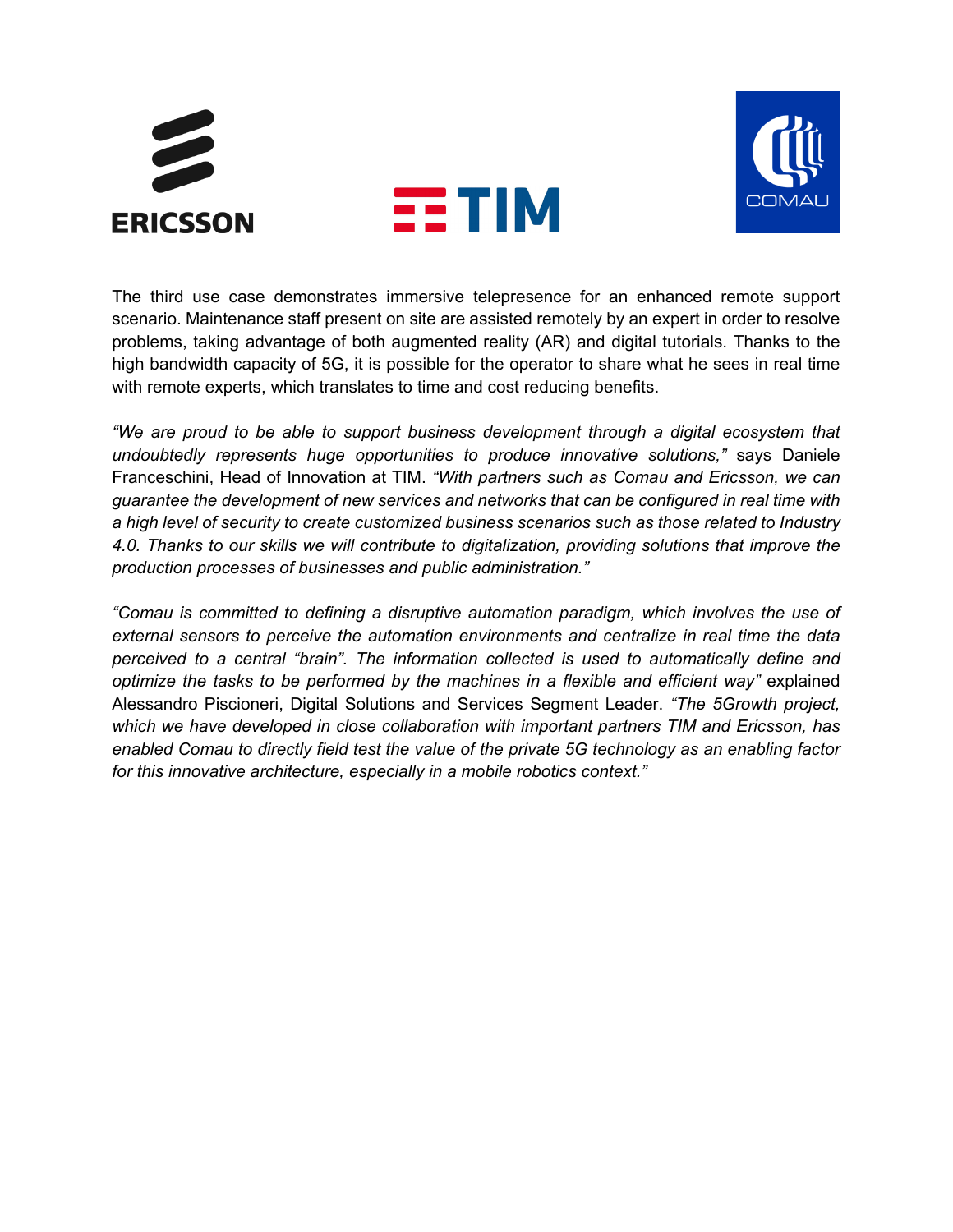



Alessandro Pane, Research and Development Director, Ericsson Italy, commented, *"Together with TIM and Comau we have demonstrated some applications that are indispensable in a rapidly evolving manufacturing context, where production needs to be safer, faster and more flexible. Network slicing will play a crucial role in enabling innovative services, accelerating the digital transformation of all enterprises. With the tools that have been developed in Ericsson's R&D centers in Italy, and can efficiently manage network resources and provide differentiated services with dedicated performance, operators can now enable new use cases for different industrial sectors and leverage new market opportunities."*

The European Union-funded 5Growth (5G-enabled Growth in Vertical Industries) project deals with the development of 5G solutions capable of meeting the rigorous requirements of major industry verticals such as Industry 4.0, Transportation, and Energy, following a field-based-trial approach. Started in 2019, the project represents a further step forward in the long-standing partnership among Ericsson, TIM and Comau.

### **ABOUT ERICSSON**

Ericsson enables communications service providers to capture the full value of connectivity. The company's portfolio spans the business areas Networks, Cloud Software and Services, Enterprise Wireless Solutions, and Technologies and New Businesses. It is designed to help our customers go digital, increase efficiency and find new revenue streams. Ericsson's innovation investments have delivered the benefits of mobility and mobile broadband to billions of people globally. Ericsson stock is listed on Nasdaq Stockholm and on Nasdaq New York.

[www.ericsson.com](http://www.ericsson.com/)

#### **ABOUT TIM**

TIM is the leading ICT group in Italy and Brazil, developing fixed, mobile, cloud and data center infrastructure and offering services and products for communications and entertainment, placing itself at the forefront of digital technologies.

TIM addresses its offer to individuals, businesses and public administrations, as well as to the wholesale market, and makes use of specialized digital companies that create solutions, also in partnership with leading groups: Noovle is TIM's cloud company, Olivetti is the digital hub focusing on the development of IoT solutions, Telsy is the cybersecurity company, and Sparkle builds and provides international infrastructure and services. Kena is the Group's second mobile telephony brand, while TIMVision produces and distributes entertainment content.

In Brazil, TIM Brasil is one of the main players in the South American telecommunications market and a leader in 4G coverage.